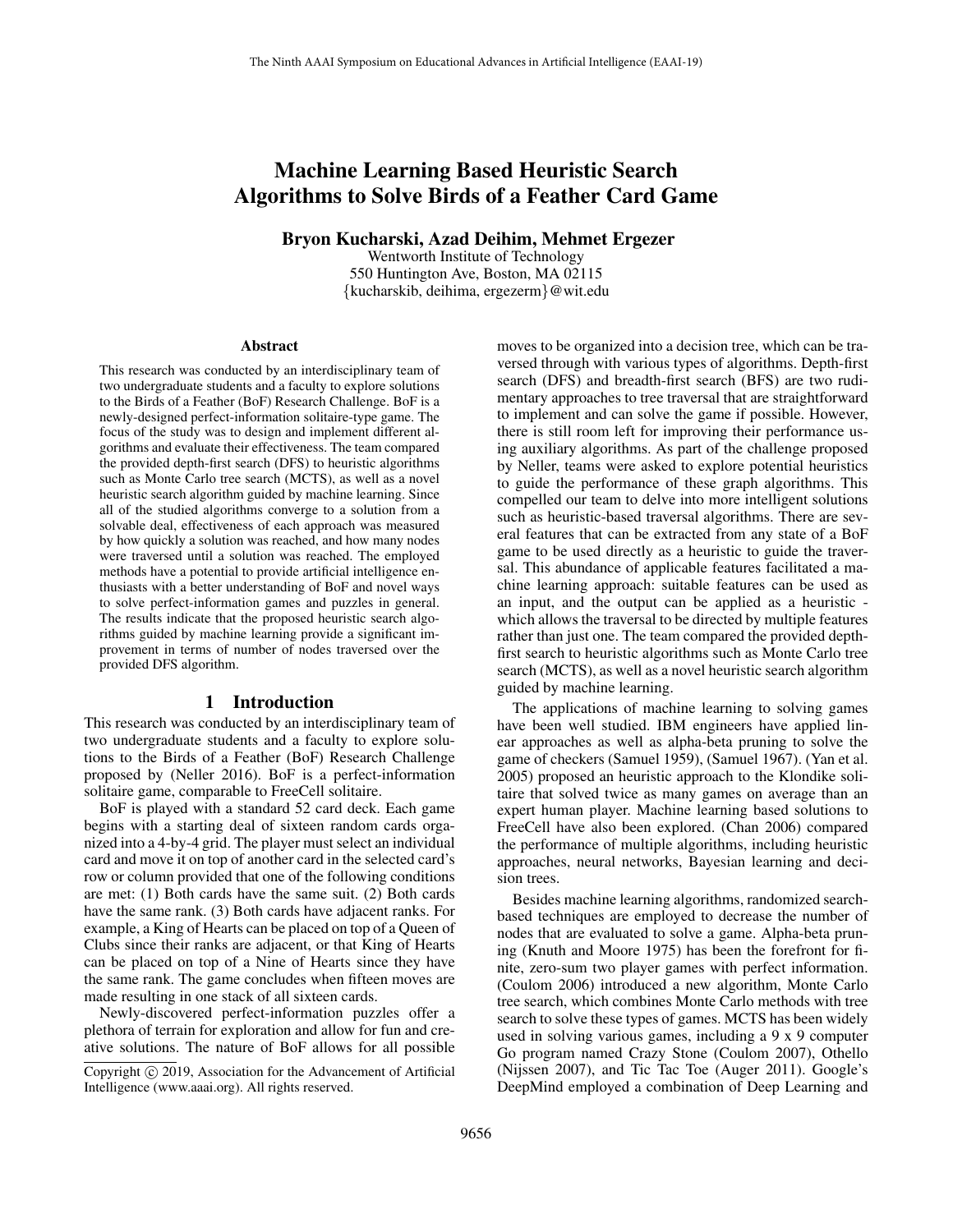MCTS to create AlphaZero, an algorithm that mastered Chess, Shogi, (Silver et al. 2017a), and 18 x 18 Go (Silver et al. 2017b).

MCTS has also been implemented in single player games such as Sudoku (Cazenave 2009) and SameGame (Schadd et al. 2008). In our research, MCTS is applied to Birds of a Feather, a finite, single player game with perfect information.

The paper is organized as follows: Section 2 provides a brief introduction to heuristic search algorithms employed in this research. Section 3 defines the proposed machine learning based heuristic search algorithms. Section 4 introduces the experimental settings and the evaluation criteria. Section 5 discusses the empirical results obtained. Finally, Section 6 states the conclusion and suggests future work.

## 2 Search Algorithms

This section reviews the provided solution to the BoF challenge and introduces the heuristic search algorithms employed in the proposed solution.

#### Depth-first search

Depth-first search is an algorithm that allows for simple traversal through graphs. The nature of DFS is that it visits each node once and only once by beginning at the root and exploring as far down the tree as possible before backtracking. DFS can be used to solve Birds of a Feather because all possible moves can be organized into a decision tree. Any solution to a solvable deal of Birds of a Feather must reside in the deepest level of the tree, which makes DFS a desirable method of traversal.

Another algorithm that can be used to solve Birds of a Feather is breadth-first search, which prioritizes finding new paths by searching all the node's children prior to advancing to the next level of the tree. This method of traversal would be undesirable because it would search every node in the top fifteen levels before reaching the final level of the tree where every possible solution must reside.

#### Linear Regression

Linear regression (LR) is a supervised learning algorithm employed to forecast continuous outcome. It generally requires a structured array of real numbers,  $x$  and predicts vector of real numbers, y.

The predicted output,  $\hat{y}$  relies on a hypothesis function,  $h(x)$ .

$$
y \approx \hat{y} = h(x).
$$

For LR, the hypothesis function,  $h(x)$  yields a line that best fits the training data:

$$
h(x) = \sum_{i=0}^{n} w_i x_i + b
$$

where  $n$  is the number of data points in our data-set. We can then design a cost function to minimize the difference between the current prediction and the true label:

$$
E_l = \sum_{i=0}^{n} (y_i - (w_i x_i + b))^2
$$

To minimize the error, the partial derivative of  $E_l$  can be set to 0 with respect to both variables. A closed form solution to the above equation is:

$$
w = \frac{\sum_{i=0}^{n} (x_i - x_m)(y_i - y_m)}{\sum_{i=0}^{n} (x_i - x_m)^2}
$$

$$
b = y_m - wx_m
$$

where  $x_m$  and  $y_m$  are the means of the x and y vectors, respectively (Abu-Mostafa, Magdon-Ismail, and Lin 2012).

The LR model yields a continuous value  $\hat{y} \in \mathbb{R}^1$ . In our case, y represents solvability of a given game state, and LR predicts if the game is solvable or not. Thus, a higher value for  $\hat{y}$  indicates a larger confidence in solving the game, and a lower value suggests a potentially unsolvable game.

## Monte Carlo Tree Search

MCTS is a tree search algorithm that computes the best move to make in a given state. The algorithm consists of a selection phase, expansion phase, simulation phase, and a back-propagation phase (Coulom 2006). In the selection phase, the algorithm starts at the root of the tree and traverses down fully expanded nodes until a leaf node that is not fully expanded is encountered. In the expansion phase, a child of the leaf node that has not been visited is simulated  $n$  number of times in the simulation phase. The simulation produces an outcome, which is then propagated back to the root node.

## 3 Machine learning based heuristic search algorithms

BoF Research Challenge provided an implementation of DFS as well as a sample script for generating solvability data. Our team leveraged this file and created addition features to collect data across 10,000 seeds. The data was split into test and train sets, and models were created as part of a heuristic search algorithm. Every iteration of the heuristic, the features were generated for the current node. The probability of solvability is predicted using a linear regression model for every child of the current node, then rearranged from highest probability to lowest probability. The highest probability child is selected first as the move to make, and the heuristic repeats. If a solution is not found, the second highest probability child is selected until the game is solved or all the nodes are exhausted. A priority queue was employed to implement this behavior. The LR solvability predictions were set as the priorities for the nodes and the game would pull the highest priority element to advance.

#### Evolution of search

We started the algorithm development with a higher number of features and a more complicated prediction model. We trained various models to find a trade-off between the number of features generated and model sophistication. We managed to reduce the number of features and model complexity with minimal compromise in algorithm performance. Below, we discuss some of our findings during this research.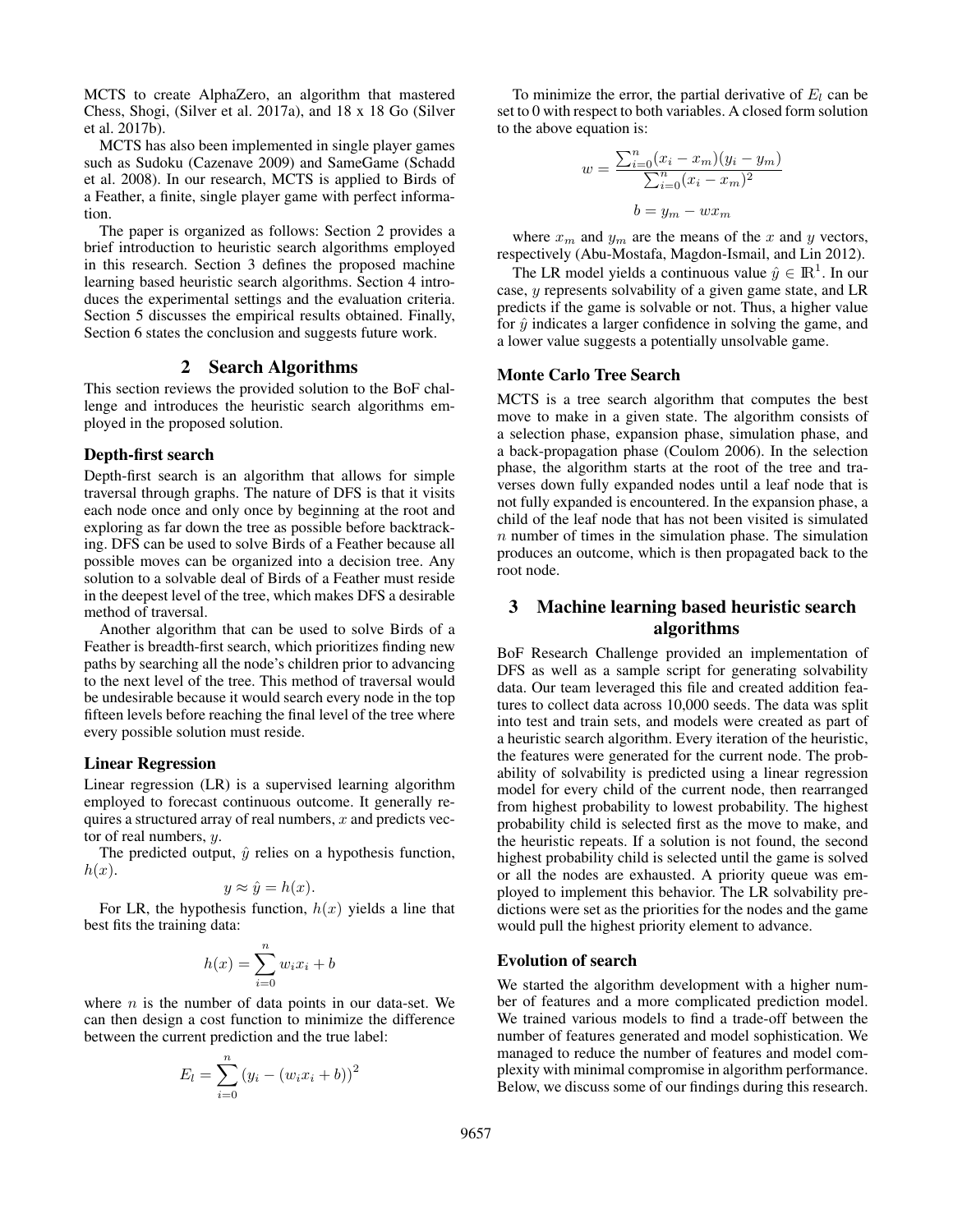Table 1 lists the train and test accuracy scores of various machine learning models on the same feature set. These models are covered in an introductory AI elective taught at the team's university (Ergezer, Kucharski, and Carpenter 2018) and can be implemented with ease using SciKit (Pedregosa et al. 2011).

| Model                | Train / Test<br>Accuracy $(\% )$ |
|----------------------|----------------------------------|
| Logistic regression  | 75.48 / 75.41                    |
| <b>KNN</b>           | 71.17/70.10                      |
| Decision trees       | 74.81/74.75                      |
| Random forest        | 73.90 / 73.97                    |
| AdaBoost             | 74.30/74.23                      |
| Gaussian naive Bayes | 71.48 / 71.54                    |
| Neural networks      | 75.36 / 75.17                    |

Table 1: Train and test accuracy scores of various machine learning models using the six BoF features

Some of these models' performances, such as the neural networks (NN), are sensitive to their tuning parameters. In order to achieve a reasonably high performance, we conducted a separate search through their tuning parameters. For the case of NN, we swept through four  $\alpha$  values:  $[0.0001, 0.01, 1, 3]$  and four sets of hidden layers, each with 100 neurons for each  $\alpha$  value: [1, 3, 6, 12]. The tabulated results are the best of these 16 candidates. Future work can involve employing evolutionary algorithms to optimize the set of features as well the model parameters (Neller et al. 2010) and (Ergezer, Simon, and Du 2009).

Since none of the tested 16 NN architectures outperformed regression, we settled for a linear model to minimize the model complexity. We decided to add more flexibility to our model by transforming the existing features. We transformed the six final features into a new feature matrix consisting of third order polynomial combinations of these features. Thus, the number of features expected by the model increased from six to 83 with minimal added cost of time and computational complexity.

Table 2 lists the results of adding the polynomial features to the logistic regression model. The first column represents the range of cards left in the game for the train and test data. We developed a different model for each range given in this column. The table allows us to evaluate the consequence of extending the features as a function of number of cards left in the game.

| Cards    | Features | Train / Test<br>Accuracy $(\% )$ | Features | Train / Test<br>Accuracy $(\% )$ |
|----------|----------|----------------------------------|----------|----------------------------------|
| $0 - 16$ | 6        | 73.60 / 73.47                    | 83       | 76.66 / 76.58                    |
| $8 - 16$ |          | 75.78 / 75.95                    | 83       | 76.11/76.04                      |
| 16       |          | 99.63 / 99.84                    | 83       | 99.63/99.84                      |

 $\overline{1}$ 

Table 2: Train and test accuracy scores of models with various game states before and after adding polynomial features

Based on Table 2, we observe that in the most general case, when the model consists of all possible number of cards, transforming the number of features with the third degree polynomial increases the train and test accuracy scores by about three percent. On the other hand, in the most specific case, when the model considers only a new game, extending the number of features does not benefit the model accuracy. None of the cases' performance deteriorates due to transformed features. Based on these results, we decided to transform our features and expanded input to all models.

### The Proposed Algorithm

A variety of algorithms using the heuristic and DFS were compared in our research (Kucharski, Deihim, and Ergezer 2018). A heuristic only model, labeled as LR, uses data collected across every number of card possibility (1 to 16) to train a single model. Multiple novel algorithms which combined both linear regression and DFS were also evaluated. LR8+DFS is an algorithm that uses a trained model when the number of cards is eight or above, and a DFS when the number of cards is below eight. LR16+DFS does the same, but the model is trained and used on inputs with only 16 cards. Finally, the algorithm titled LR+DFS combines four LR multiple models with DFS. One model is trained on data with 16 and 15 cards, one model with 14 and 13 cards, one with 12 and 11 cards, and another with ten and nine cards. DFS is employed when the number of cards is below nine. When running the algorithm, the model used to predict the probability of each child is selected based on the number of cards present in the game.

The combination of heuristic search and DFS was implemented because the benefit of the heuristic models diminished with a lower amount of cards. Tables 3 and 4 list the correspondence between solvability and accuracy, where solvability is the percentage of training data that is solvable. Higher solvability percentage correlates to a higher accuracy for models with high amount of cards, and a lower solvability corresponds to lower accuracy. The use of DFS for situations with fewer cards may mitigate inaccuracies in cases with lower number of cards and allow for the algorithm to find a solution quicker. Furthermore, combining multiple models may prevent underfitting since there is less data about nodes with a higher number of cards. Separating their models may reduce the need to create a more sophisticated model with a higher computational cost. Multiple models also allow for higher accuracy regardless of the number of cards in a node.

The following six features were generated to be utilized with the heuristic search algorithms:

- − Number of Valid Moves number of adjacent ranks or same suits in the same row or column
- − Number of Pairs number of adjacent ranks or same suits, not necessarily in the same row or column
- − Suit Most number of times the most frequent suit appears
- Rank Most number of times the most frequent rank appears
- − Ratio of number of moves per number of cards left
- − Ratio of number of pairs per number of cards left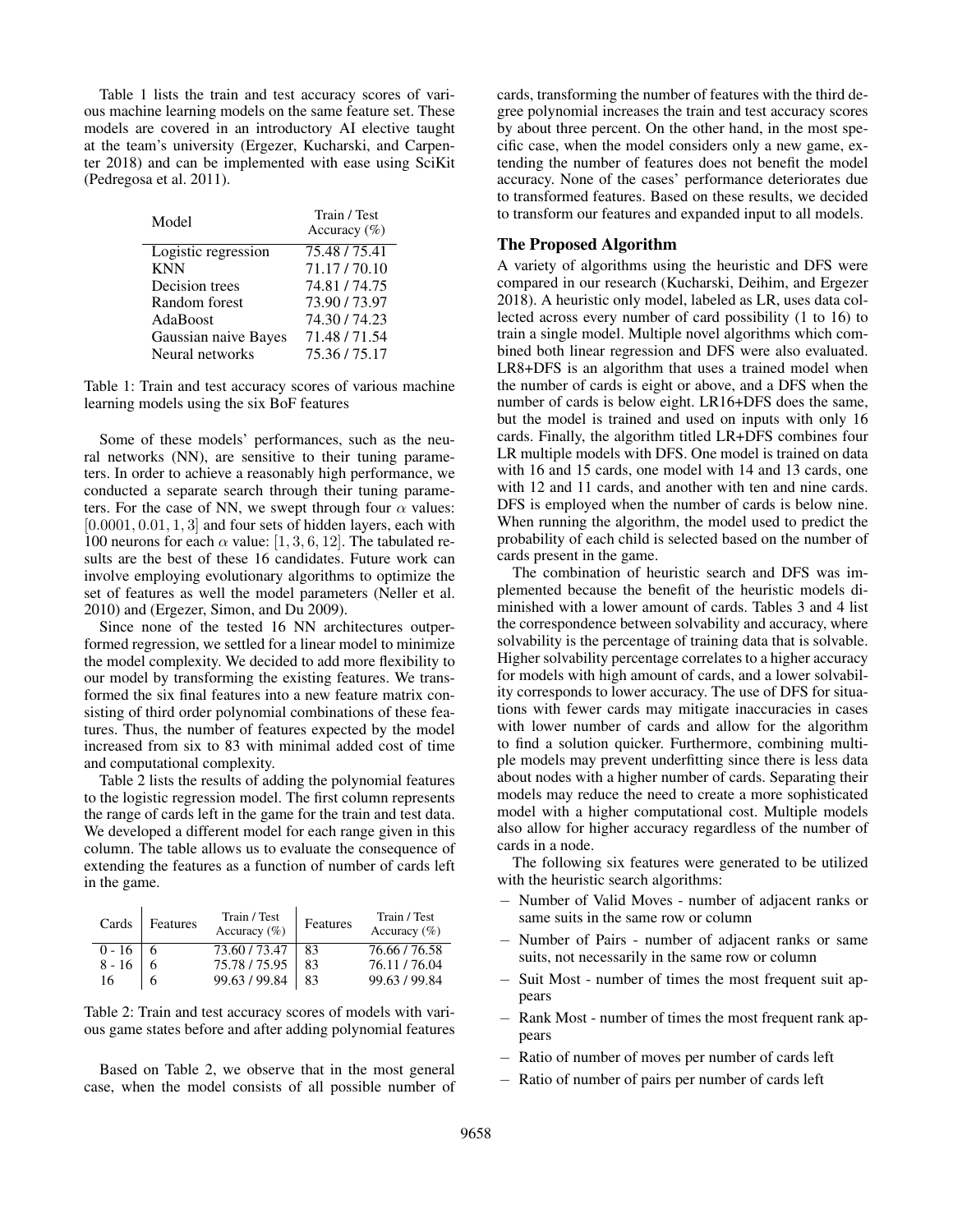| Cards      | Solvability<br>$(\%)$ | Train / Test<br>Accuracy $(\% )$ |
|------------|-----------------------|----------------------------------|
| 16 and 15  | 95.21                 | 95.33/94.85                      |
| 14 and 13  | 83.97                 | 85.10/84.70                      |
| 12 and 11  | 59.53                 | 72.84 / 73.02                    |
| $10$ and 9 | 32.71                 | 73.21/73.61                      |

Table 3: Accuracy of models for LR+DFS algorithms

| Cards     | Algorithm  | Solvability<br>(%) | Train / Test<br>Accuracy $(\% )$ |
|-----------|------------|--------------------|----------------------------------|
| All Cards | LR.        | 46.29              | 76.66 / 76.58                    |
| 8+ Cards  | LR8+DFS    | 52.32              | 76.11 /76.04                     |
| 16 Cards  | $LR16+DFS$ | 99.68              | 99.63/99.84                      |

Table 4: Accuracy of models for single model algorithms

#### MCTS Solution to BoF

Besides the LR, performance of a randomized tree search was also evaluated. The MCTS algorithm has a selection, expansion, simulation, and back-propagation phase as discussed in Section 2. For BoF, the selection phases follows a tree policy using the upper confidence bound (UCT) introduced by (Kocsis and Szepesvári 2006). The next node to traverse is selected by maximizing

$$
UCT(v) = \frac{q_v}{n_v} + c\sqrt{\frac{\log N_v}{n_v}}
$$

where  $q_v$  is the number of wins subtracted from number of losses for current node  $v$ ,  $N_v$  is the number of times the current node  $v$  has been visited,  $n_v$  is the number of times each child node of  $v$  has been visited, and  $c$  is a constant to control exploration versus exploitation.

During the simulation phase, a random policy is used where random children are selected from node  $v$  until a terminal state, where an outcome of 1 was assigned for a win, or the goal node was found, and -1 was assigned for a loss, or no more children were available to select. At the end of each simulation, the values of q and N are back-propagated for every child until the root of the tree is reached.

Given a new state s, this tree policy, random policy, and back-propagation are repeated for 160,000 simulations to select the ideal move to make. Selecting the ideal action to take is repeated until the game is in a terminal state. For BoF, the probability of randomly selecting children until a win is low requires a relatively large number of simulations to find the best child node.

## 4 Empirical evaluations

To test the performance of the proposed algorithms, 50 seeds were randomly selected. These seeds were used to control the randomness of the deals generated. On occasion, there are outlier seeds that have very few paths to a solution, making search time extremely long - using the same seeds maintains uniformity across each algorithm. The same seeds were used to test each algorithm, allowing each algorithm to solve



Figure 1: Running total of number of nodes explored by each algorithm for the 50 random seeds. DFS is depth-first search, LR+DFS is four LR models for greater than eight cards and DFS for the rest, LR is solely one LR model for all game states without a DFS, LR16+DFS is one LR model for when the game starts and DFS for rest of the moves, LR8+DFS is one LR model for greater than eight cards and DFS for less.

the same 50 deals. If each algorithm were to be tested on different seeds, the performance of each may be compromised by the number of outlier seeds each algorithm is tested on.

In order to compare the algorithms, they must all be evaluated using the same metrics. As the algorithms searched through each seed for a solution, the number of nodes visited and the amount of time taken to find a solution were tracked. These were the metrics used to determine the effectiveness of each algorithm. The median, mean, and standard deviation were then calculated to better understand how each algorithm performed on a seed-by-seed basis. The ideal algorithm should be able to find a solution with minimal traversal and relatively fast computation time.

Simulations were executed on a server with 32 2.0 GHz Intel Xeon CPU E5-2640 v2 processors. Data generation was performed using Java and model creation and deployment were accomplished with Python.

## 5 Experimental results

Figure 1 illustrates the running total of the number of nodes explored by each algorithm for the 50 random seeds. The smaller number of nodes explored, the better. All four of the tested heuristic algorithms consider less number of nodes than the provided DFS to solve the game when possible. Employing LR with a single model for all number of cards and without DFS finishes 50 games with the least number of nodes exploration. This indicates the success of the proposed heuristics: sorting by solvability prediction. Special attention should be paid to LR16+DFS where we deploy one LR model for the first move when the game starts and DFS for all of the other moves. LR sorts the nodes at the beginning of the game from most to least likely to be solvable. Based on Figure 1, running this heuristic once is sufficient to boost the performance of DFS.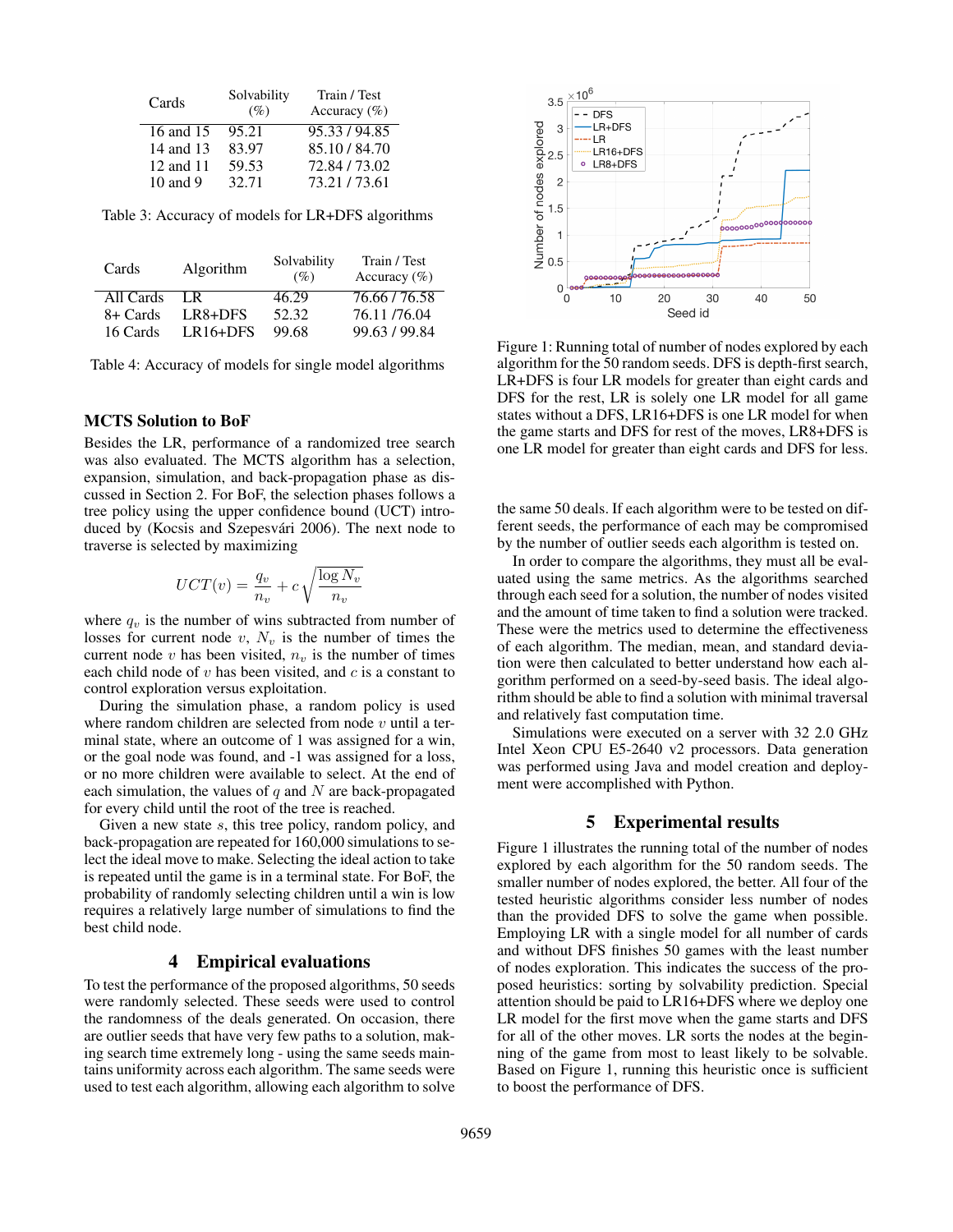Table 5 presents the median, mean and standard deviation of the number of nodes explored by each algorithm, respectively. The median, mean and standard deviation of number of nodes explored by all of the proposed algorithms were less than DFS. The largest decrease in the median node count was observed between LR only and DFS as 88.60%. The largest decrease in the mean node count was also observed between LR only and DFS and is 74.37%.

| Algorithm  | Median     | Mean       | Std         |
|------------|------------|------------|-------------|
| <b>DFS</b> | $1.43e+04$ | $6.71e+04$ | $1.43e+0.5$ |
| $LR+DFS$   | $1.79e+03$ | $4.51e+04$ | $1.97e+0.5$ |
| LR         | $1.63e+02$ | $1.72e+04$ | $8.01e+04$  |
| $LR16+DFS$ | $5.39e+03$ | $3.53e+04$ | $1.09e+05$  |
| LR8+DFS    | $4.44e+02$ | $2.50e+04$ | $1.27e+0.5$ |

Table 5: Statistics on number of nodes explored for 50 random seeds by the tested algorithms.

Table 6 presents the median, mean and standard deviation of the time required by each algorithm to solve 50 random BoF seeds, respectively. The median time consumed by all of the proposed algorithms except LR was less than DFS. However, mean and standard deviation time exhausted by most of the heuristic algorithms was greater than DFS. This table illustrates that even though heuristics algorithms visit less number of solutions, they consume more time to play the game. Further analysis is needed to understand if this is due to the time required by the LR model for prediction or sorting the LR predictions with a priority queue. Furthermore, the code was implemented in a higher-level language to prototype the heuristics rapidly and to emphasize ease of development and collaboration among research members.

| Algorithm  | Median $(s)$ | Mean $(s)$ | Std $(\pm s)$ |
|------------|--------------|------------|---------------|
| <b>DFS</b> | 1.10         | 4.82.      | 10.12         |
| $LR+DFS$   | 0.75         | 42.17      | 229.34        |
| LR         | 1.23         | 47.06      | 219.38        |
| $LR16+DFS$ | 0.68         | 2.91       | 8.09          |
| $LR8+DFS$  | 0.85         | 25.58      | 164.06        |

Table 6: Statistics on time to solve 50 random BoF seeds by the tested algorithms.

A simulation of MCTS was performed across 30 random seeds over a span of 11 hours and 35 minutes, or an average of 23.16 minutes per seed. The goal node was found for every seed in 15 node selections, or a total node count of 450. MCTS introduces a compromise between computation time and number of nodes to the goal. While the computation time was high compared to the other tested heuristic algorithms, the node count was significantly lower. Thus, a combination of MCTS with a model-based heuristic may result in a better trade-off between time and accuracy. Future work can combine both approaches such that the heuristic algorithm executed first until a certain number of cards is reached, then switch to MCTS for the rest of the game. Since there is a larger state space with more child nodes at the be-

ginning of the game, running a heuristic first would provide a quicker way to traverse through the tree to start. MCTS should provide a strong finish to reach the end in the shortest number of nodes and will not take as long to run since there are not as many simulations towards the end of the game. In contrast, the opposite approach can be taken to execute MCTS first to provide a confident path to start, and then a heuristic may take over to quickly reach the goal node. This approach would take longer to run MCTS at the beginning of the game, but may result in higher accuracy.

#### 6 Conclusions

In this paper, we presented various solutions to solve the BoF Research Challenge. We were successful in designing and implementing algorithms such as Monte Carlo tree search, a heuristic search algorithm using linear regression, and hybrid search algorithms that incorporate linear regression and depth-first search. Through extensive testing, we were then able to compare the efficiency of each algorithm by studying the time taken to reach a potential solution as well as the number of nodes visited before a solution was reached.

The simulations performed indicate that the solely heuristic algorithm, on average, is 74% more efficient than DFS in terms of nodes visited at the cost of computation time. This increase in time can be attributed to two factors: (1) the implementation of our heuristics using the built-in data structures in Python, and (2) the time to compute the features and predict using our machine learning models. MCTS is shown to find the solution with the shortest possible number of nodes when provided with enough simulation. But this comes at an extremely high computational cost. LR16+DFS is presented as the recommended approach since it minimizes the computation cost by executing the machine learning model only once at the beginning of the game, yet it still reduces the number of nodes visited by DFS to find a solution.

In future work, a speedup in computation time may be achieved by optimizing the sorting of the predicted probabilities as priorities or by using a different programming language. Other MCTS variations or combining MCTS with a heuristic could be explored to lower the computation time without sacrificing as much efficiency in node count. In addition to optimizing the implementation of the proposed algorithms, our research could be expanded by employing an evolutionary algorithm to design the machine learning models where the tuning parameters are selected based on minimizing a cost function that considers the number of nodes visited and the corresponding time complexity.

## References

Abu-Mostafa, Y. S.; Magdon-Ismail, M.; and Lin, H.-T. 2012. *Learning from data*, volume 4. AMLBook New York, NY, USA:.

Auger, D. 2011. Multiple tree for partially observable monte-carlo tree search. In *European Conference on the Applications of Evolutionary Computation*, 53–62. Springer.